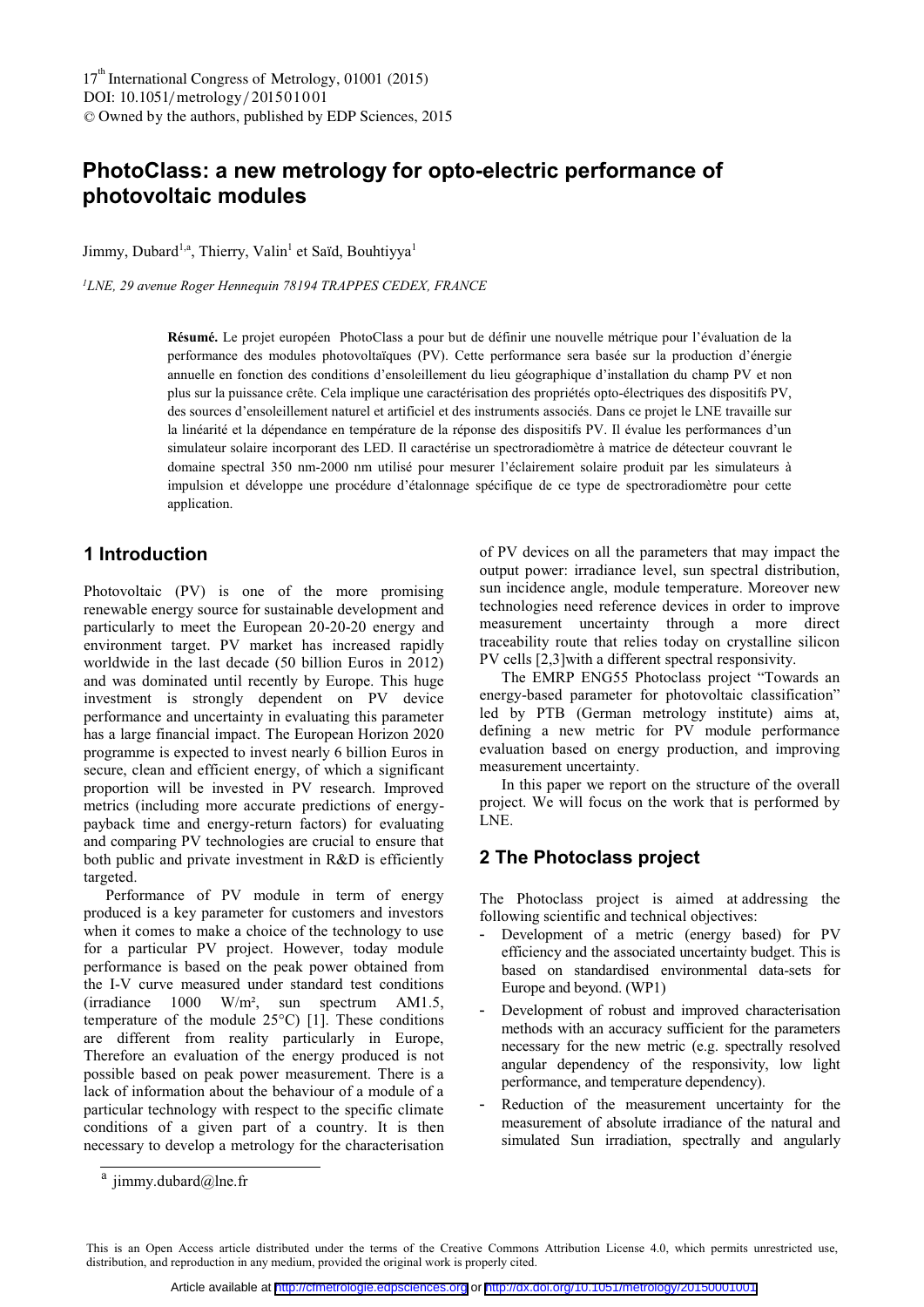resolved. The upper limit of the measured wavelength will be extended from 1050 nm to 2000 nm.

- Validation of the spectrally and angularly resolved measurements of solar devices by comparison with integral measurements.
- Development of new reference devices for an accurate SI traceable calibration process from the cell to the solar park.
	- The structure of the project is depicted on figure 1.



**Figure 1**: Structure of the Photoclass project

The project **i**ncludes four technical workpackages (WP):

**WP1** will develop and promote an energy classification scheme for PV. Software and tools will be developed for calculating the new metric and for estimating uncertainties and annual variations in energy yields as a function of location.

**WP2** will concentrate on improving reference cells, including the reference cells for thin-film technology.

**WP3** will develop methods to enable PV to be characterised more accurately and economically.

**WP4** will concentrate on source (simulator) characterisation in order to reduce the uncertainty in PV performance measurements.

This three years project started in May 2014, involves nine partners including:

- Seven NMIs or DIs: PTB (D), INTA (E), JRC (European Commission), LNE (F), MIKES (Fi), NPL (UK), VSL (NL)
- Two laboratories: SUPSI (CH), TUV (D)

### **3 LNE contribution**

LNE is involved mainly in two WP : WP3 and WP4. It is the leader of WP4.

#### **3.1 WP3: detector characterization**

The aim of this work package is to develop and improve detector characterisation methods for different types / technologies of solar cells. This WP includes 4 tasks :

- Task 3.1: New techniques for detector characterisation
- Task 3.2: Linearity characterisation of detector
- Task 3.3 : Temperature dependence of detector
- Task 3.4 : Angular dependence of the detector
- LNE contribute to tasks 3.2 and 3.3

#### *3.1.1 Linearity characterisation*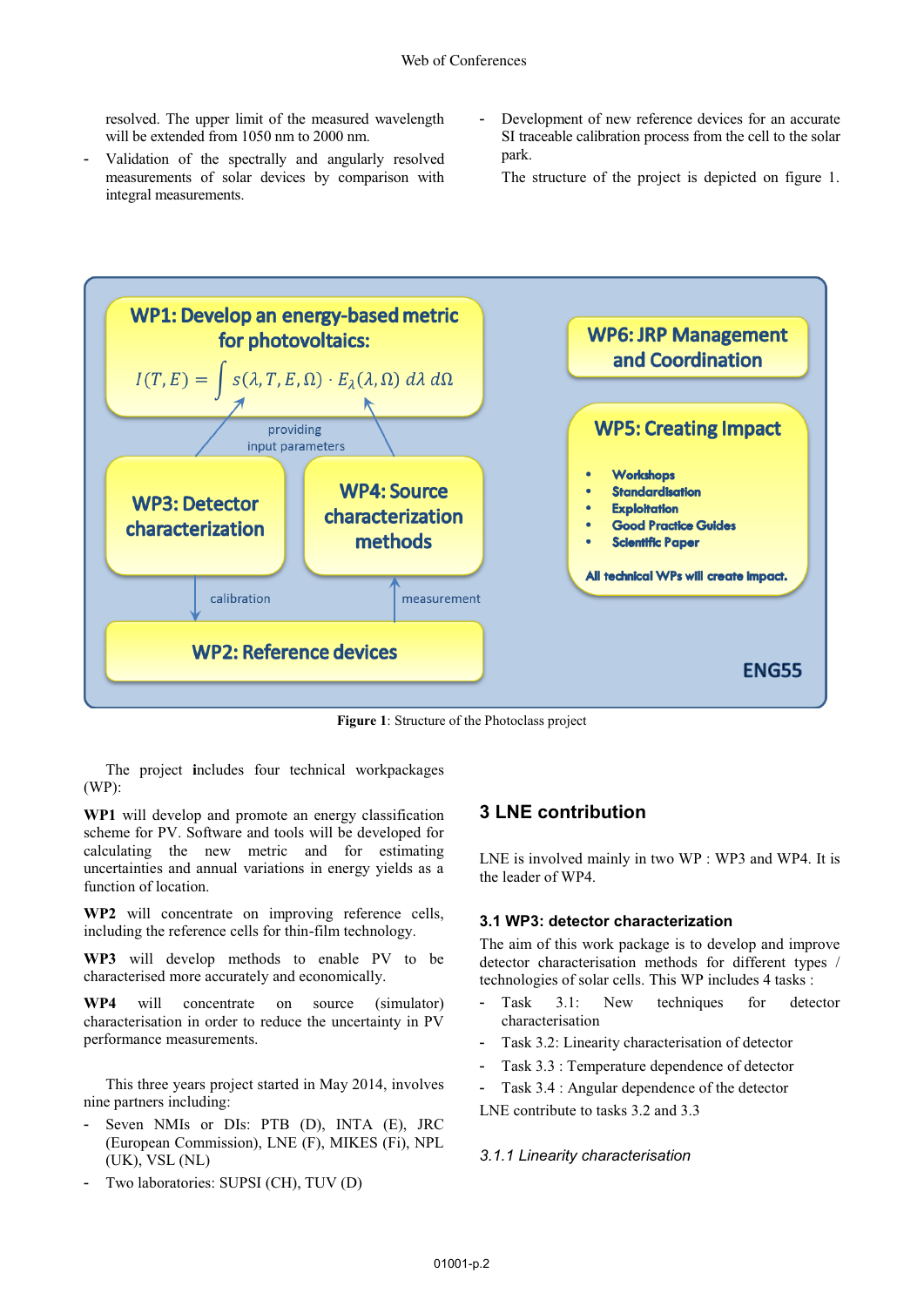The aim of this task is to investigate the impact of different irradiance levels on the PV devices manufactured with different technologies, designs and sizes.

LNE will use a sun flash simulator from CERTISOLIS with a  $2x2$  m<sup>2</sup> illumination area and a set of neutral density filters to evaluate the linearity of at least 6 mini-modules, 6 modules and 6 reference devices for different integral irradiance. The integral irradiance level will be monitored using a calibrated reference cell. The irradiance range from 100 W/m² to 1200 W/m² with a 100 W/m² step is achieved by selecting the proper filter and by adjusting the power of the Sun simulator.

#### *3.1.2 Temperature dependence*

The aim of this task is to determine the temperature coefficients of PV devices in relation to the technologies used, and their design and size. The major challenge is how to ensure and control a uniform thermal distribution in the solar device and this is difficult to achieve in standard laboratory environments. For extreme temperatures and large devices uniform thermal distribution can only be ensured in climate chambers since the solar cells will be in thermal equilibrium.

LNE is developing a climate chamber to allow the characterisation of mini-modules in the temperature range 0°C to 65 °C. The design of this chamber is shown on figure 2. Heating or cooling is realized through the use of three thermoelectric coolers.



**Figure 2.** Design of the climatic chamber.

A flash sun simulator will be used to measure the I-V characteristics of the mini-modules. Spectral measurement at 5 selected wavelengths using interference filters will be performed to characterise the change in spectral response of each module with temperature.

#### **3.2 WP4: source characterization method**

The aims of this work package is to improve the traceability of the measurement of the spectral irradiance of the sources used to evaluate PV module performance, and to extend the actual upper limit spectral range capabilities of the array spectroradiometers that are used

to characterise these sources from 1100 nm up to 2000 nm.

This WP includes 5 tasks :

- Task 4.1: Characterisation of the solar spectrum
- Task 4.2: Characterisation of pulsed solar simulators
- Task 4.3 : Characterisation of a LED based solar simulator
- Task 4.4 : Development of a simultaneous uniformimeter based on photodiode array
- Task 4.5: Uncertainty of spectrum measurements using spectroradiometers with different accuracy performance

LNE contributes to tasks 4.2 and 4.3

*3.1.1 Spectral characterisation of pulsed solar simulator* 

The aim of this task is to determine the traceability of the measurement of the spectral irradiance of pulsed solar simulators with pulse duration of few 10 ms.

To measure the spectral irradiance of pulsed solar simulators array spectroradiometers are the best candidate, because rotating grating spectroradiometers are not capable of acquiring the entire spectrum during the short pulse duration.

The work to be performed is:

- Characterisation of a UV-VIS-IR array spectroradiometer operating in the 300 nm-2000 nm spectral range which has been designed for pulsed solar simulator measurement. We will pay attention to linearity and stray light characterisation.
- Development of a calibration procedure taking into account the pulse mode operation of the sources to be measured.
- Evaluation of the uncertainty of the pulsed solar simulator spectral irradiance measurement using Monte Carlo (MC) techniques. We will benefit from our experience in MC uncertainty evaluation using of array spectroradiometers in the UV range[4, 5].

#### *3.1.2 Characterisation of a LED based solar simulator*

The aim of this task is to evaluate a new type of solar simulator that uses a set of LEDs (Light Emitting Diodes) to generate different AMx sun spectra. This would be an interesting tool for indoor PV module performance evaluation in the framework of the proposed new metric. Indeed to evaluate energy production it is necessary to measure the performance of the PV module under different source spectral distributions corresponding to the different sun elevations. Example of LED sun simulator spectrum in comparison of natural solar spectrum is depicted on figure 3 (from Wavelabs web site www.wavelabs.de)